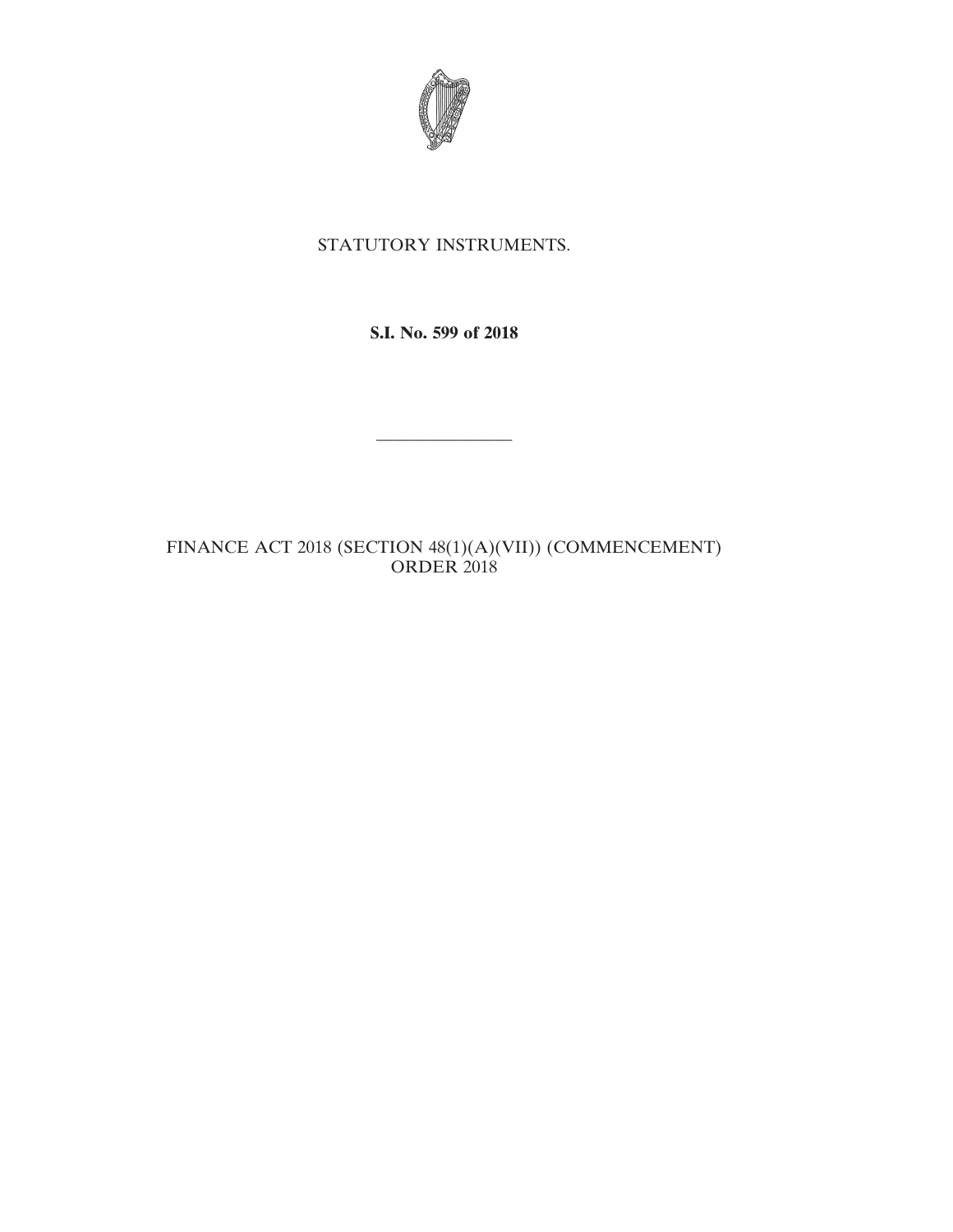## FINANCE ACT 2018 (SECTION 48(1)(A)(VII)) (COMMENCEMENT) ORDER 2018

I, PASCHAL DONOHOE, Minister for Finance, in exercise of the powers conferred on me by section 48(2) of the Finance Act 2018 (No. 30 of 2018), hereby order as follows:

1. This Order may be cited as the Finance Act 2018 (Section  $48(1)(a)(vii)$ ) (Commencement) Order 2018.

2. The 1st day of January 2019 is appointed as the day on which section 48(1)(*a*)(vii) of the Finance Act 2018 (No. 30 of 2018) shall come into operation.



PASCHAL DONOHOE, Minister for Finance.

*Notice of the making of this Statutory Instrument was published in "Iris Oifigiúil" of* 8*th January*, 2019.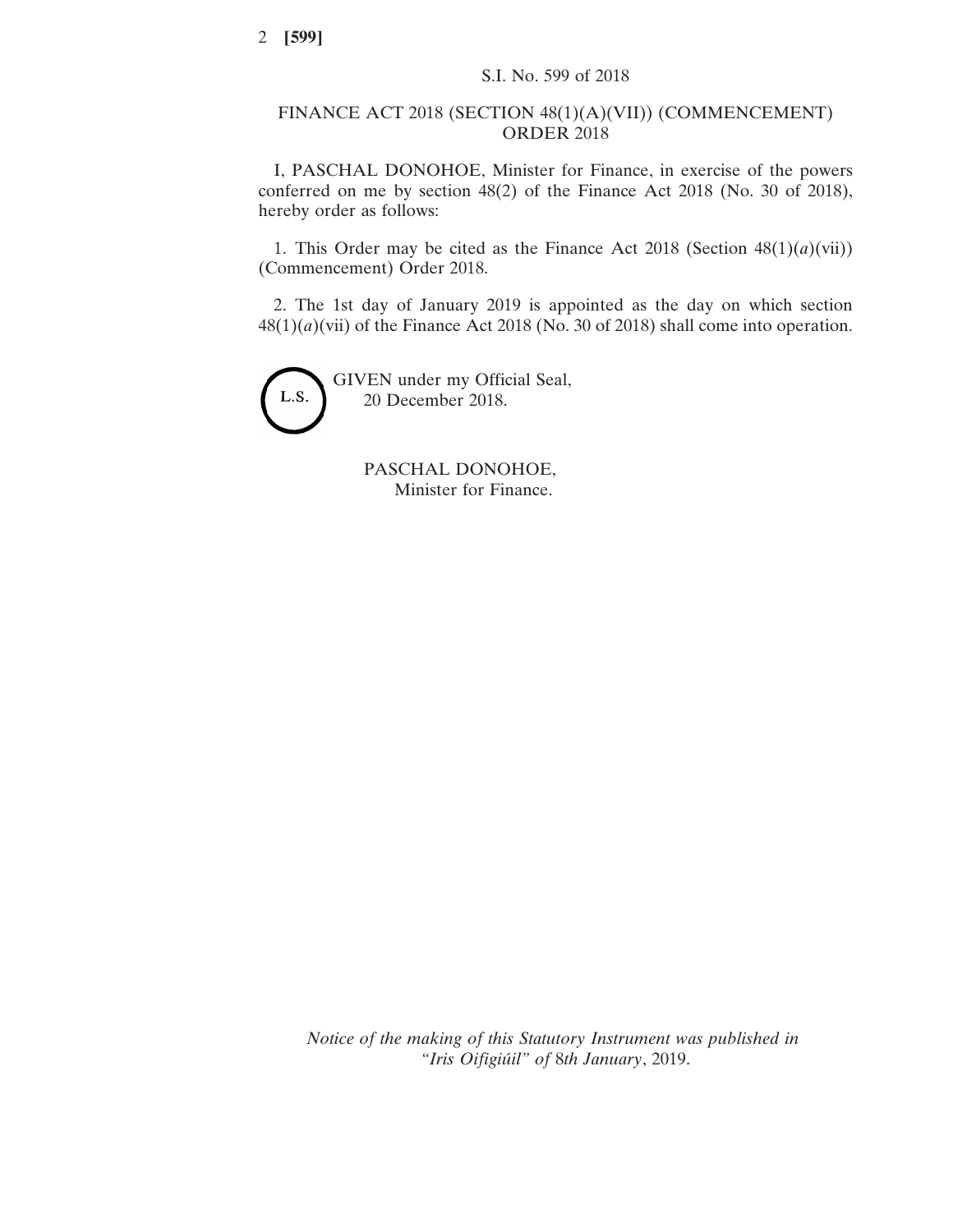**[599]** 3

## EXPLANATORY NOTE

*(This note is not part of the instrument and does not purport to be a legal interpretation).*

Section  $48(1)(a)(vii)$  of Finance Act 2018 is in relation to the Young Trained Farmers Stamp Duty Relief.

This is an extension of Young Trained Farmers stamp duty relief (Section 81AA of the Stamp Duties Consolidation Act 1999).

The extension of the relief is for 3 years to 31/12/2021. This is provided for in section 48(1) of Finance Bill 2018 (enacted on December 19). The requirement for a commencement order is set out is section 48(2) of the Bill.